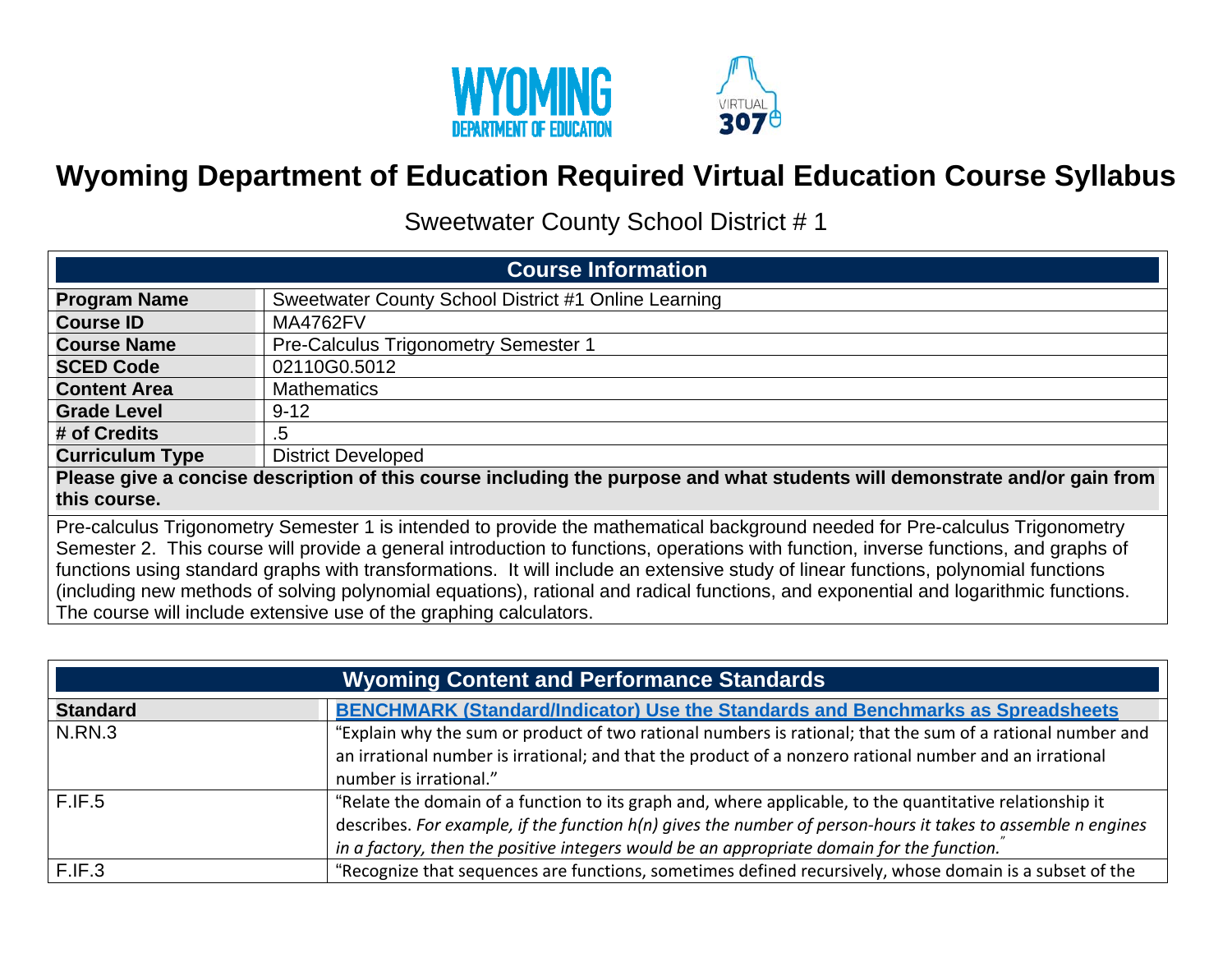



| <b>Wyoming Content and Performance Standards</b> |                                                                                                                                    |  |
|--------------------------------------------------|------------------------------------------------------------------------------------------------------------------------------------|--|
|                                                  | integers. For example, the Fibonacci sequence is defined recursively by $f(0) = f(1) = 1$ , $f(n+1) = f(n) + f(n-1)$ for           |  |
|                                                  | $n \geq 1."$                                                                                                                       |  |
| F.BF.1                                           | "Write a function that describes a relationship between two quantities.                                                            |  |
| F.BF.2                                           | "Write arithmetic and geometric sequences both recursively and with an explicit formula, use them to                               |  |
|                                                  | model situations, and translate between the two forms.                                                                             |  |
| F.LE.2                                           | "Construct linear and exponential functions, including arithmetic and geometric sequences, given a graph, a                        |  |
|                                                  | description of a relationship, or two input-output pairs (include reading these from a table)."                                    |  |
| A.SSE.4                                          | "Derive the formula for the sum of a finite geometric series (when the common ratio is not 1), and use the                         |  |
|                                                  | formula to solve problems. For example, calculate mortgage payments.                                                               |  |
| F.BF.3                                           | "Identify the effect on the graph of replacing $f(x)$ by $f(x) + k$ , $k f(x)$ , $f(kx)$ , and $f(x + k)$ for specific values of k |  |
|                                                  | (both positive and negative); find the value of k given the graphs. Experiment with cases and illustrate an                        |  |
|                                                  | explanation of the effects on the graph using technology. Include recognizing even and odd functions from                          |  |
|                                                  | their graphs and algebraic expressions for them."                                                                                  |  |
| A.REI.10                                         | "Understand that the graph of an equation in two variables is the set of all its solutions plotted in the                          |  |
|                                                  | coordinate plane, often forming a curve (which could be a line)."                                                                  |  |
| A.REI.4a                                         | "Use the method of completing the square to transform any quadratic equation in x into an equation of the                          |  |
|                                                  | form $(x-p)^2 = q$ that has the same solutions. Derive the quadratic formula from this form."                                      |  |
| F.IF.7                                           | "Graph functions expressed symbolically and show key features of the graph, by hand in simple cases and                            |  |
|                                                  | using technology for more complicated cases.                                                                                       |  |
| F.IF.8                                           | "Write a function defined by an expression in different but equivalent forms to reveal and explain different                       |  |
|                                                  | properties of the function."                                                                                                       |  |
| <b>A.REI.11</b>                                  | "Explain why the x-coordinates of the points where the graphs of the equations $y = f(x)$ and $y = g(x)$ intersect                 |  |
|                                                  | are the solutions of the equation $f(x) = g(x)$ ; find the solutions approximately, e.g., using technology to graph                |  |
|                                                  | the functions, make tables of values, or find successive approximations. Include cases where $f(x)$ and/or $g(x)$                  |  |
|                                                  | are linear, polynomial, rational, absolute value, exponential, and logarithmic functions.                                          |  |
| A.REI.7                                          | "Solve a simple system consisting of a linear equation and a quadratic equation in two variables algebraically                     |  |
|                                                  | and graphically. For example, find the points of intersection between the line $y = -3x$ and the circle $x^2 + y^2 =$              |  |
|                                                  | $3.$ "                                                                                                                             |  |
| A.REI.8                                          | "Represent a system of linear equations as a single matrix equation in a vector variable."                                         |  |
| <b>A.REI.12</b>                                  | "Graph the solutions to a linear inequality in two variables as a half-plane (excluding the boundary in the                        |  |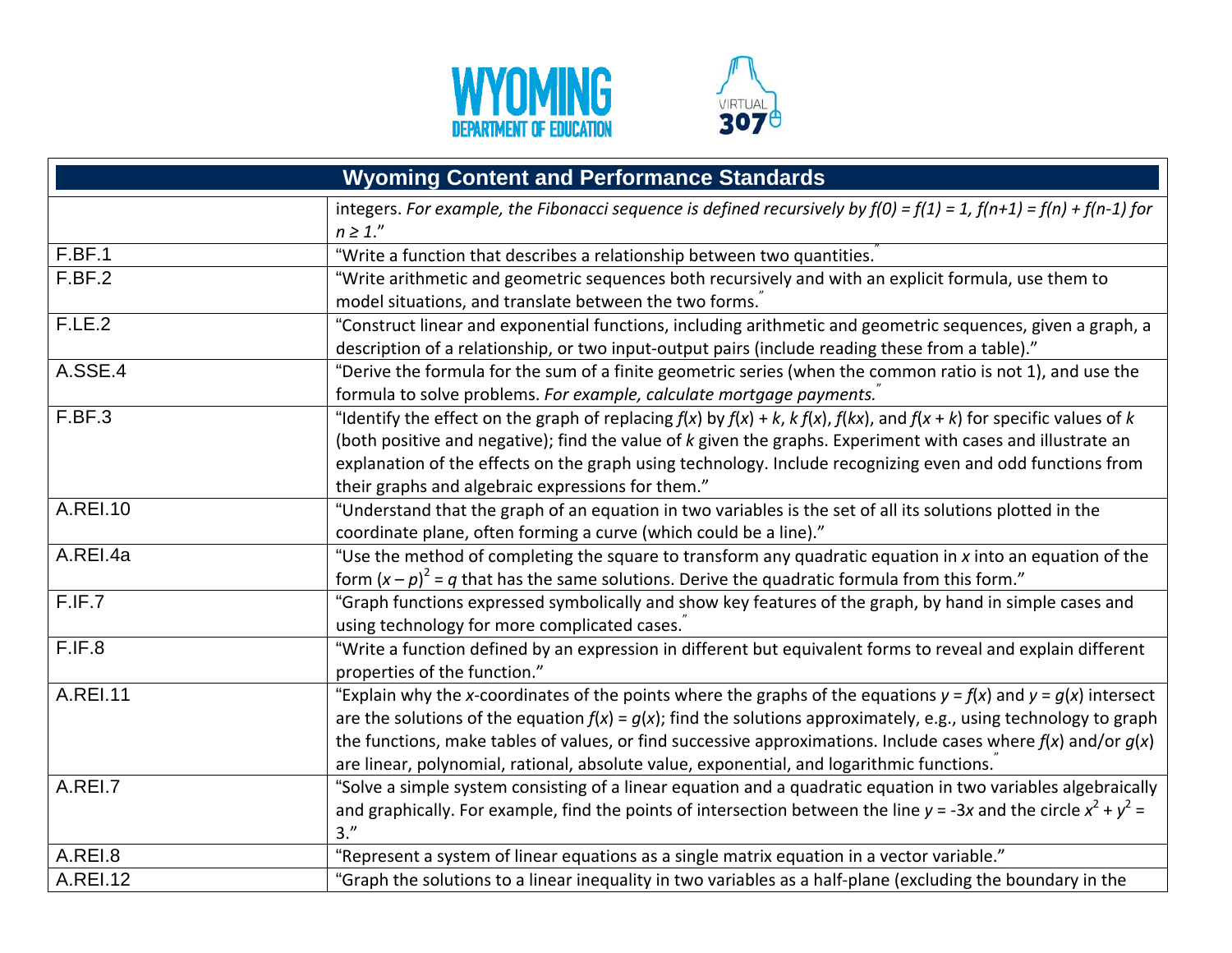



|               | <b>Wyoming Content and Performance Standards</b>                                                                                   |
|---------------|------------------------------------------------------------------------------------------------------------------------------------|
|               | case of a strict inequality), and graph the solution set to a system of linear inequalities in two variables as                    |
|               | the intersection of the corresponding half-planes."                                                                                |
| F.IF.7b       | "Graph square root, cube root, and piecewise-defined functions, including step functions and absolute value                        |
|               | functions."                                                                                                                        |
| F.IF.1        | "Understand that a function from one set (called the domain) to another set (called the range) assigns to                          |
|               | each element of the domain exactly one element of the range. If $f$ is a function and $x$ is an element of its                     |
|               | domain, then $f(x)$ denotes the output of f corresponding to the input x. The graph of f is the graph of the                       |
|               | equation $y = f(x)$ ."                                                                                                             |
| F.IF.2        | "Use function notation, evaluate functions for inputs in their domains, and interpret statements that use                          |
|               | function notation in terms of a context."                                                                                          |
| F.IF.4        | "For a function that models a relationship between two quantities, interpret key features of graphs and                            |
|               | tables in terms of the quantities, and sketch graphs showing key features given a verbal description of the                        |
|               | relationship. Key features include: intercepts; intervals where the function is increasing, decreasing, positive,                  |
|               | or negative; relative maximums and minimums; symmetries; end behavior; and periodicity.                                            |
| F.IF.5        | "Relate the domain of a function to its graph and, where applicable, to the quantitative relationship it                           |
|               | describes. For example, if the function h(n) gives the number of person-hours it takes to assemble n engines                       |
|               | in a factory, then the positive integers would be an appropriate domain for the function.                                          |
| F.IF.7        | "Graph functions expressed symbolically and show key features of the graph, by hand in simple cases and                            |
|               | using technology for more complicated cases.                                                                                       |
| F.BF.3        | "Identify the effect on the graph of replacing $f(x)$ by $f(x) + k$ , $k f(x)$ , $f(kx)$ , and $f(x + k)$ for specific values of k |
|               | (both positive and negative); find the value of k given the graphs. Experiment with cases and illustrate an                        |
|               | explanation of the effects on the graph using technology. Include recognizing even and odd functions from                          |
|               | their graphs and algebraic expressions for them."                                                                                  |
| <b>S.ID.7</b> | "Interpret the slope (rate of change) and the intercept (constant term) of a linear model in the context of                        |
|               | the data."                                                                                                                         |
| F.IF.6        | "Calculate and interpret the average rate of change of a function (presented symbolically or as a table) over                      |
|               | a specified interval. Estimate the rate of change from a graph.                                                                    |
| <b>F.LE.1</b> | "Distinguish between situations that can be modeled with linear functions and with exponential functions."                         |
| A.APR.2       | "Know and apply the Remainder Theorem: For a polynomial $p(x)$ and a number $a$ , the remainder on division                        |
|               | by x - a is $p(a)$ , so $p(a)$ = 0 if and only if $(x - a)$ is a factor of $p(x)$ ."                                               |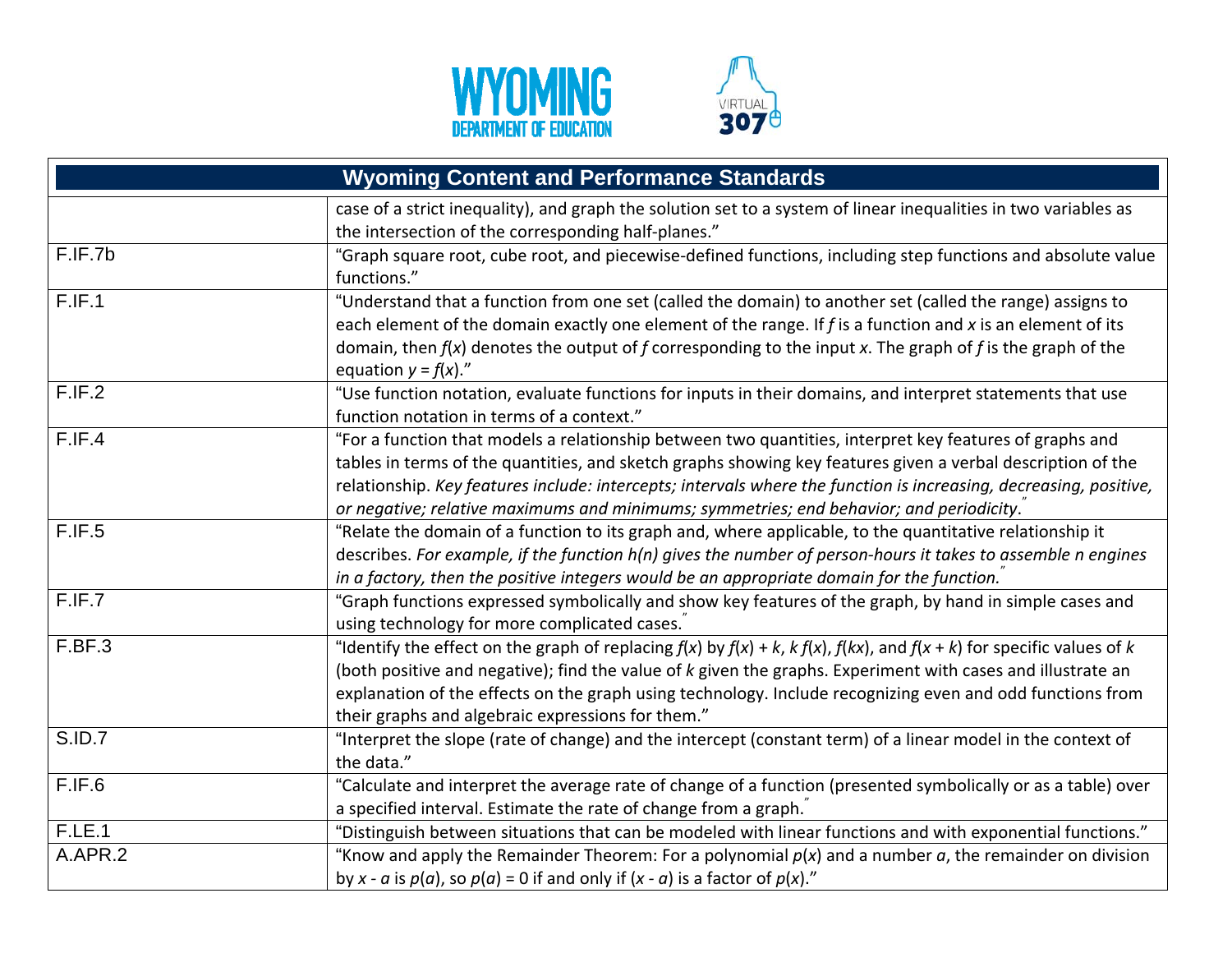



| <b>Wyoming Content and Performance Standards</b> |                                                                                                                                                                                                                                                                    |  |
|--------------------------------------------------|--------------------------------------------------------------------------------------------------------------------------------------------------------------------------------------------------------------------------------------------------------------------|--|
| A.APR.3                                          | "Identify zeros of polynomials when suitable factorizations are available, and use the zeros to construct a<br>rough graph of the function defined by the polynomial."                                                                                             |  |
| F.IF.7c                                          | "Graph polynomial functions, identifying zeros when suitable factorizations are available, and showing end<br>behavior."                                                                                                                                           |  |
| F.IF.7d                                          | "Graph rational functions, identifying zeros and asymptotes when suitable factorizations are available, and<br>showing end behavior."                                                                                                                              |  |
| A.REI.4                                          | "Solve quadratic equations in one variable."                                                                                                                                                                                                                       |  |
| <b>N.CN.1</b>                                    | "Know there is a complex number <i>i</i> such that $i^2 = -1$ , and every complex number has the form $a + bi$ with $a$<br>and b real."                                                                                                                            |  |
| <b>N.CN.2</b>                                    | "Use the relation $i^2$ = -1 and the commutative, associative, and distributive properties to add, subtract, and<br>multiply complex numbers."                                                                                                                     |  |
| N.CN.3                                           | "Find the conjugate of a complex number; use conjugates to find moduli and quotients of complex<br>numbers."                                                                                                                                                       |  |
| N.CN.7                                           | "Solve quadratic equations with real coefficients that have complex solutions."                                                                                                                                                                                    |  |
| N.CN.8                                           | "Extend polynomial identities to the complex numbers. For example, rewrite $x^2 + 4$ as $(x + 2i)(x - 2i)$ ."                                                                                                                                                      |  |
| <b>N.CN.9</b>                                    | "Know the Fundamental Theorem of Algebra; show that it is true for quadratic polynomials."                                                                                                                                                                         |  |
| <b>N.RN.1</b>                                    | "Explain how the definition of the meaning of rational exponents follows from extending the properties of                                                                                                                                                          |  |
|                                                  | integer exponents to those values, allowing for a notation for radicals in terms of rational exponents. For<br>example, we define 5 <sup>1/3</sup> to be the cube root of 5 because we want $(5^{1/3})^3 = 5^{(1/3)3}$ to hold, so $(5^{1/3})^3$ must equal<br>5." |  |
| N.RN.S                                           | "Explain why the sum or product of two rational numbers is rational; that the sum of a rational number and                                                                                                                                                         |  |
|                                                  | an irrational number is irrational; and that the product of a nonzero rational number and an irrational<br>number is irrational."                                                                                                                                  |  |
| F.E.1                                            | "Distinguish between situations that can be modeled with linear functions and with exponential functions."                                                                                                                                                         |  |
| F.LE.2                                           | "Construct linear and exponential functions, including arithmetic and geometric sequences, given a graph, a<br>description of a relationship, or two input-output pairs (include reading these from a table)."                                                     |  |
| F.LE.3                                           | "Observe using graphs and tables that a quantity increasing exponentially eventually exceeds a quantity<br>increasing linearly, quadratically, or (more generally) as a polynomial function."                                                                      |  |
| F.LE.4                                           | "For exponential models, express as a logarithm the solution to $ab^{ct}$ = d where a, c, and d are numbers and<br>the base $b$ is 2, 10, or $e$ ; evaluate the logarithm using technology."                                                                       |  |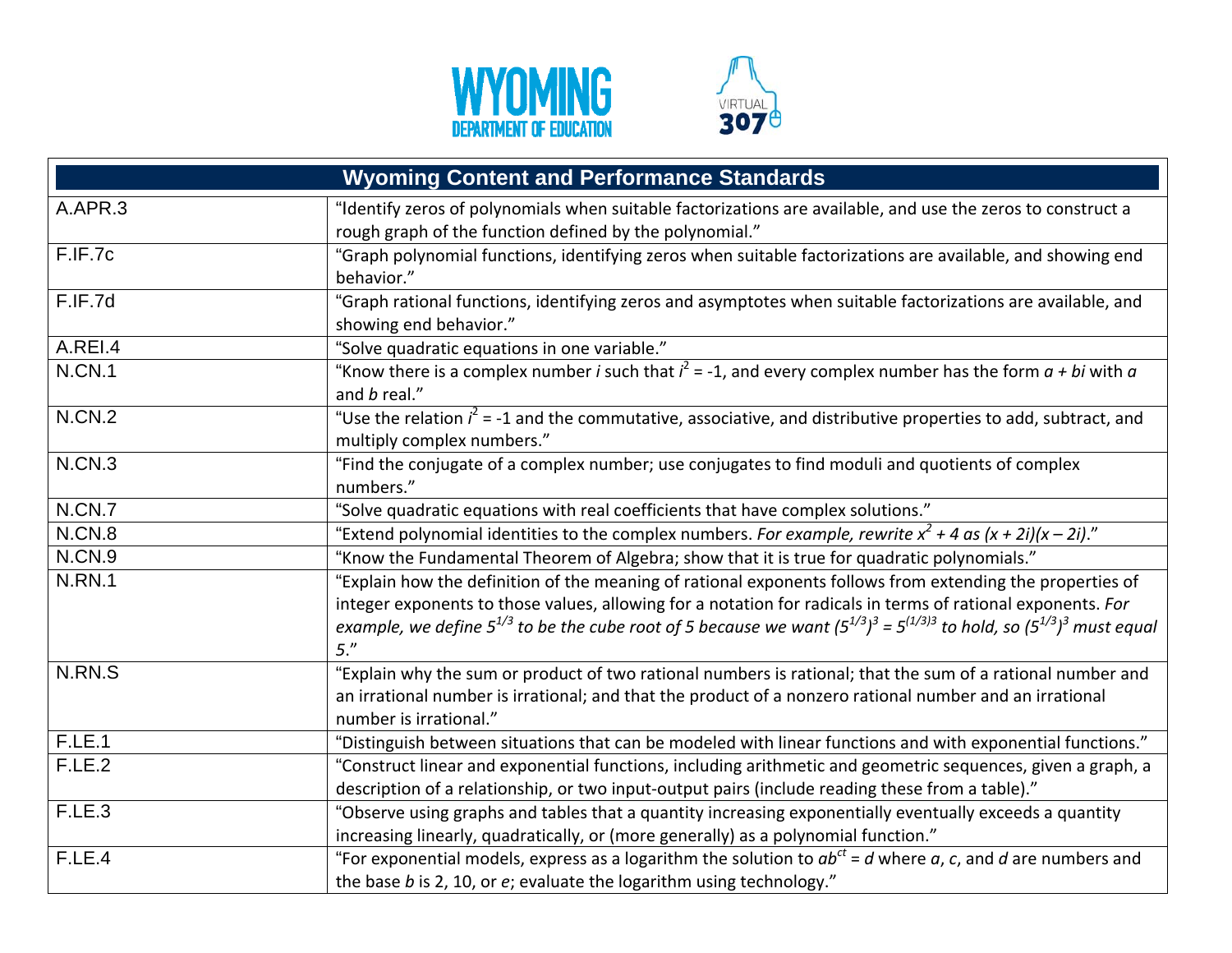



| <b>Wyoming Content and Performance Standards</b> |                                                                                                                                                                                                                                                                                              |  |
|--------------------------------------------------|----------------------------------------------------------------------------------------------------------------------------------------------------------------------------------------------------------------------------------------------------------------------------------------------|--|
| F.IF.7e                                          | "Graph exponential and logarithmic functions, showing intercepts and end behavior, and trigonometric<br>functions, showing period, midline, and amplitude."                                                                                                                                  |  |
| F.IF.8                                           | "Write a function defined by an expression in different but equivalent forms to reveal and explain different<br>properties of the function."                                                                                                                                                 |  |
| A.SSE.3c                                         | "Use the properties of exponents to transform expressions for exponential functions. For example the<br>expression 1.15 <sup>t</sup> can be rewritten as $(1.15^{1/12})^{12t} \approx 1.012^{12t}$ to reveal the approximate equivalent monthly<br>interest rate if the annual rate is 15%." |  |

| <b>Scope and Sequence</b>                 |                   |                                                                   |  |
|-------------------------------------------|-------------------|-------------------------------------------------------------------|--|
| <b>Unit Outline</b>                       | <b>Standard #</b> | <b>Outcomes</b>                                                   |  |
|                                           |                   | <b>Objectives/Student Centered Goals</b>                          |  |
| <b>Number Patterns:</b>                   | <b>N.RN.3</b>     | Students will learn about the real number system, relations, and  |  |
|                                           | F.IF.5            | functions. Students will study different number patterns          |  |
| Real numbers, relations, and functions    | F.IF.3            | including arithmetic and geometric sequences, and review the      |  |
| <b>Mathematical patterns</b>              | F.BF.1            | concepts of lines and linear models.                              |  |
| Arithmetic sequences                      | F.BF.2            |                                                                   |  |
| Lines                                     | F.LE.2            |                                                                   |  |
| Linear models                             | A.SSE.4           |                                                                   |  |
| Geometric sequences                       | F.BF.3            |                                                                   |  |
| Equations and inequalities:               | A.REI.10          | Students will solve equations and inequalities. Students will     |  |
|                                           | A.REI.4a          | use algebraic, graphical, and geometric techniques. Equations     |  |
| Solving equations graphically             | F.IF.7            | and inequalities will involve expressions of the following types: |  |
| Solving quadratic equations algebraically | F.IF.8            | polynomial (including quadratic), absolute value, radical, and    |  |
| Applications of equations                 | A.REI.11          | rational. Students will solve real world problems from each type  |  |
| Other types of equations                  | A.REI.7           | of equations and inequalities.                                    |  |
|                                           | A.REI.8           |                                                                   |  |
|                                           | A.REI.12          |                                                                   |  |
|                                           | F.IF.7b           |                                                                   |  |
| Functions and graphs:                     | F.IF.1            | Students will study functions and their graphs, transformations,  |  |
|                                           | F.IF.2            | operations on functions, inverse functions, and rates of change.  |  |